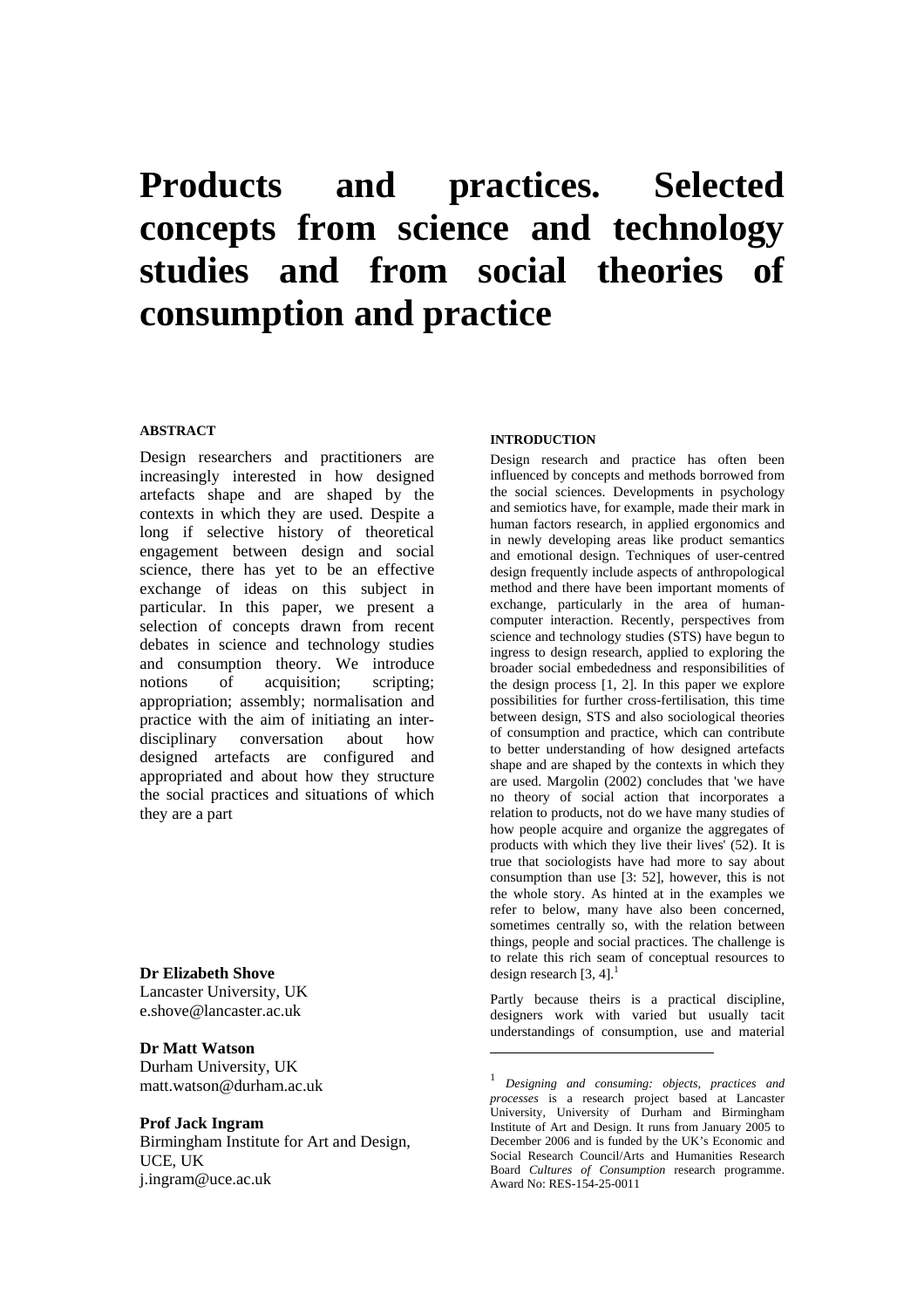culture. Recent efforts to make these more explicit indicate increasing interest in product systems and in the social contexts and conditions of use [5-7]. Our aim is to contribute to debate of the relations between things, people and social practices by offering a digest of concepts that have the potential to bridge between social theory and design. In what follows, we engage in a process of rather violent abstraction, ripping ideas out of the debates from which they have evolved. We undertake this somewhat brutal exercise in summary and simplification in the hope that it might inspire further interdisciplinary exploration.

Whilst it is beyond the scope of this paper to demonstrate how concepts from STS can aid the linkage between design theory and design practice (a topic to be addressed later in the project), reference to models of design process can locate the concepts in the larger processes of designing and consuming. The two processes can be seen to be sequential. For things to be consumed they need to have been designed: product launch into the marketplace is where models of new product development end, and the marketplace is where consumption begins. However, the reverse sequence is equally valid: consumption practices, and their component materials, symbols and procedures develop over time, generating new product opportunities to feed the practice [8, 9]. These perceived opportunities stimulate design activity: the identification of design opportunity increasingly defines the start of design process, rather than the definition of a 'problem'. Joining these two sequences together produces a representation of designing and consuming that resonates with some models of design process, showing how consumer practices stimulate design, and new products stimulate new practices.

The six themes on which we focus (acquisition: scripting; appropriation; assembly; normalisation; and practice) have been selected because each sheds light on the relation between products and practices, between the physical product and the images and symbols it embodies, and between the symbolism and procedures of practice . Although presented one after the other, the sub-sections of the paper do not fit together to form a seamless theoretical whole. As we explain, each concept has its own intellectual ancestry. Even so, there is some logic to the sequence that we follow. We begin by reviewing a range of sociological explanations as to why people acquire consumer goods. Grouped together under the heading of 'acquisition' these ideas represent different ways of thinking about what things are for, how they fit into, and how they extend, existing regimes of *meaning* and significance.

The concept of scripting takes us into new territory for it suggests that products and objects have a measure of agency. Depending upon how they are designed, things permit and prevent certain courses of action. To use the sociological jargon, they 'configure' their users. In this analysis, objects are addressed as material rather than symbolic entities: what matters is the relation between things, on the one hand, and the *actions* of their users and

consumers on the other. In writing about 'appropriation' we explore the other side of this coin. The literature that we draw together under this heading recognises the situated nature of consumption and makes much of the point that attributions of meaning and purpose are culturally and situationally specific.

Terms like scripting and appropriation are generally used to describe the relation between people and discrete objects be they computers, bottle banks, or fridge-freezers. By contrast, the rather less developed notion of 'assembly' relates to the ways in which suites or complexes of artefacts relate to each other sometimes in design but more commonly in use. Under this heading we reflect on how systems of material inter-dependence develop and on the processes involved in 'orchestrating' materials in domains like the kitchen or the home.

We then turn our attention to the *dynamic* nature of the relation between product and practice. As many scholars have recognised, there is a difference between invention and innovation. We use the term 'normalisation' to refer to processes through which new objects and arrangements become established and through which new meanings, expectations and forms of competence emerge. In the final more speculative part of the paper, we comment on the potential for further theoretical development with respect to the material foundation of social practice.

#### **ACQUISITION**

Why do people acquire new consumer goods? This is an important question for product designers for whom achievement is at least partly measured in terms of retail success. Sociologists of consumption are also interested in moments of, and motivations for, acquisition but for rather different reasons. In this field the challenge of understanding the 'desire for the new' [10] relates to the more general task of analysing and comprehending escalating (and environmentally unsustainable) patterns of demand in contemporary society. The idea that consumers' pursuit of novelty goes hand in hand with producers' requirement for innovation constitutes one popular explanation. Touching upon similar themes, design researchers frequently wonder about their role in fuelling these processes of product variation and specialisation. There are, however, other more sociological accounts of what drives people to acquire novel products and technologies. In reviewing some of this literature, Shove and Warde [11] isolate a number of generic mechanisms held to support escalating levels of consumption. Put really very briefly, these include:

#### *social comparison.*

The core proposition here is that lower social classes seek to imitate higher status groups. By implication, demand will not cease until the lower classes have the same possessions as their superiors. Meanwhile, the higher classes constantly seek new items through which to maintain a measure of social distinction. The popular notion of 'keeping up with the Joneses' is one very simple formulation of what has become a much more elaborated set of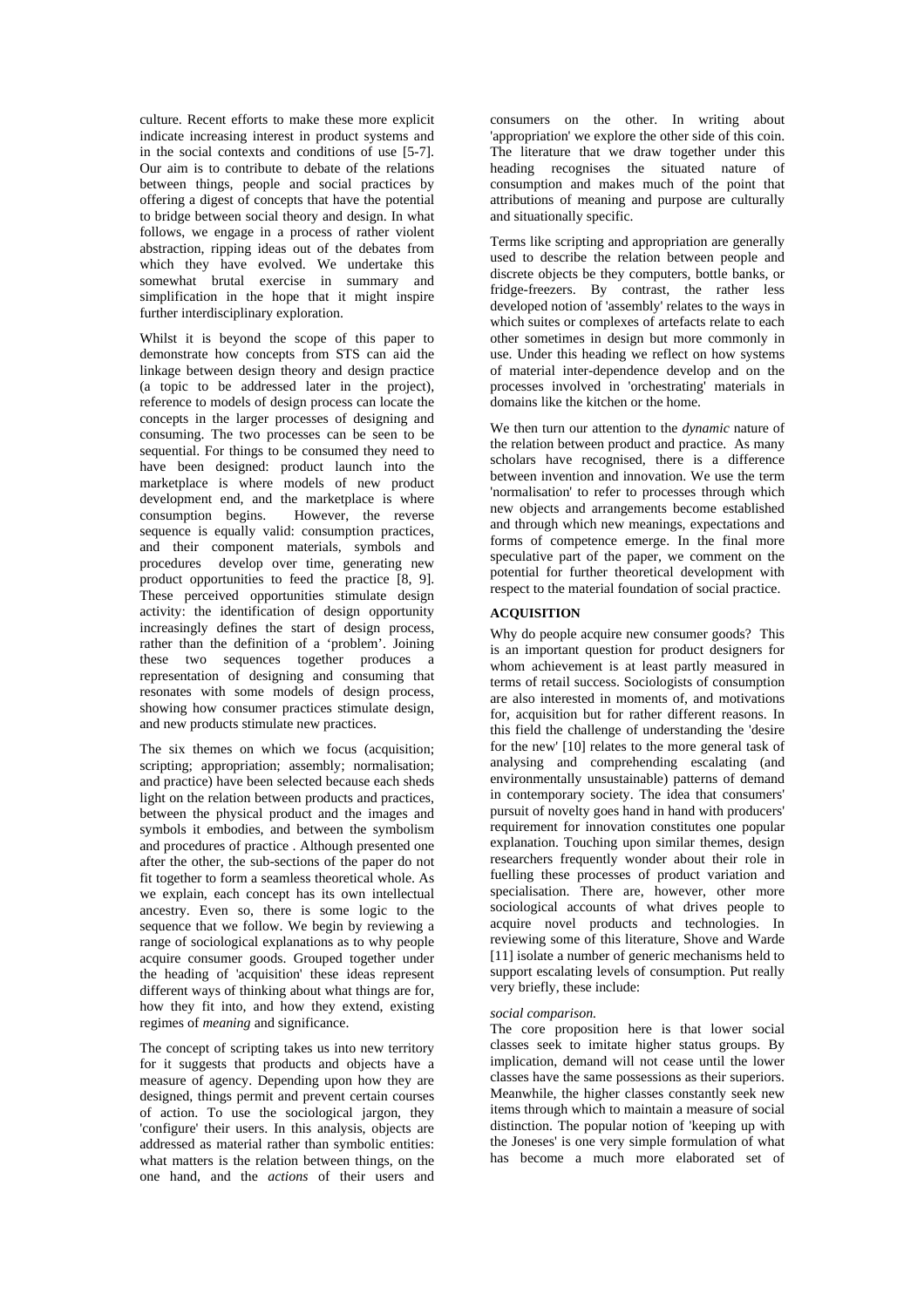arguments about the part objects play in signalling status and identity.

# *the creation of self identity*

In selecting goods and services, people transmit messages to others – they manipulate and manage appearances and thereby create a 'self identity'. Objects, and the meanings associated with them, constitute resources used in the definition of self.

#### *mental stimulation and novelty*

Social-psychological accounts of consumption suggest that the experience of novelty has attractions of its own: trying out new items and learning new tastes are ways of averting boredom, hence there is an infinite demand for novelty.

#### *matching or the Diderot effect*

Diderot was given a new red dressing gown as a present. Because it made other items his study look shabby, he progressively replaced his desk, curtains and carpet so that they went with his new robe. McCracken [12] uses this story to identify a process of ratcheting in which replacement of one element or item sets off a further round of acquisition.

#### *specialization*

As the range of activities in which one might participate increases, so does the range of specialised products each targeted at a specific group of practitioners. The separation of once similar activities into increasingly specialised fields fosters the production and consumption of ever more precisely differentiated goods and services.

Individually and in combination such mechanisms may well increase the level and volume of consumption in society. It is, however, important to notice that as explanations of change these arguments focus on the acquisition of conspicuous and tangible objects rather than on practicalities of use. We return to this point later. For now it is enough to notice that much of the extensive literature on consumption and material culture emphasises the symbolic dimensions of acquisition and ownership: things are routinely addressed as carriers of meaning, distinction and value. As already mentioned, one consequence is that practical questions of action and utility tend to take second place. By contrast, these are central themes for those who work in science and technology studies. Again this is a huge field. In picking our way through it and in picking out concepts specifically relevant for understanding the relation between practices and products, we begin with the concept of 'scripting'.

# **SCRIPTING**

Script writers in drama, film and television define the actions and practices of human actors who follow their lines. The idea that designers have a similar role in scripting the actions and practices of those who use and consume the products they make has become common currency in social studies of science and technology. The notion of *scripting*  refers to the means by which a technology constitutes or 'configures its user' [13]. As Madeleine Akrich puts it, technical objects 'define a framework of action together with the actors and the

space in which they are supposed to act' [14]. Whether intentionally or not, the design of a technology embeds particular expectations of purpose, context, practice and use. Scripts can be intentional (on the part of the designer) or not, they can be material or semiotic, and they can be relatively open (flexible) or closed (prescriptive).

Scripting is most obvious when objects are designed to configure the user in specific and practical ways. For example, Latour [15] analyses hotel key fobs which are bulky enough to be an encumbrance. Simply being the size they are is enough to 'tell' guests to return them to the desk. In this case the message 'leave me at the desk' is *inscribed* in the key itself. Another example can be found in the toilets of *Voyager* trains on the UK rail network. Above the toilet fixture is a sign indicating that the flush button is located behind the lifted toilet seat. To carry out the thoroughly embedded practice of flushing the toilet, the user is obliged to adopt the less universal practice of putting the toilet seat down after use.

This example illustrates the difference between *open* and *closed* scripts. Given the assumption that most users will flush the toilet after use, putting the button behind the toilet seat materially disciplines the user. If they are to flush at all, they have no option but to lower the seat. However, the degree to which this script is in fact 'closed' depends upon contextually specific cultural norms. Given a user less accustomed to flushing the toilet or actively resistant to being ordered to do so by a bathroom fixture, the script re-opens as the user rejects the action-narrative inscribed in the flush button.

In this example, the openness of the script is binary: it is a matter of whether to comply or not. But scripts can also be open in the sense that a technology affords multiple uses, meanings or practices. In addition, scripts may be less practically purposive but nonetheless play an important semiotic role by encoding meanings and understandings, for example relating to concepts of cleanliness or to notions of what makes a coherent lifestyle.

The concept of scripting highlights the range of contextual, practical, material and semiotic factors that need to be taken into account when considering whether and how a designer's inscription will in fact define the details of use. Scripting is a concept born of reflexive sensitivity to the contextuality of everyday life. Claims about the technological determination of practices are (or should be) correspondingly modest. The scripts of even the most prescribed artifacts remain open to resistance (or *anti-programmes*) when exposed to the contextual realities of use and practice. While certain artefacts undoubtedly script and configure their users' practices, there is also no doubt that consumers appropriate and themselves configure objects in all manner of situationally specific ways.

# **APPROPRIATION**

Discussions about the appropriation, or domestication, of technologies and commodities have their origins in different intellectual traditions.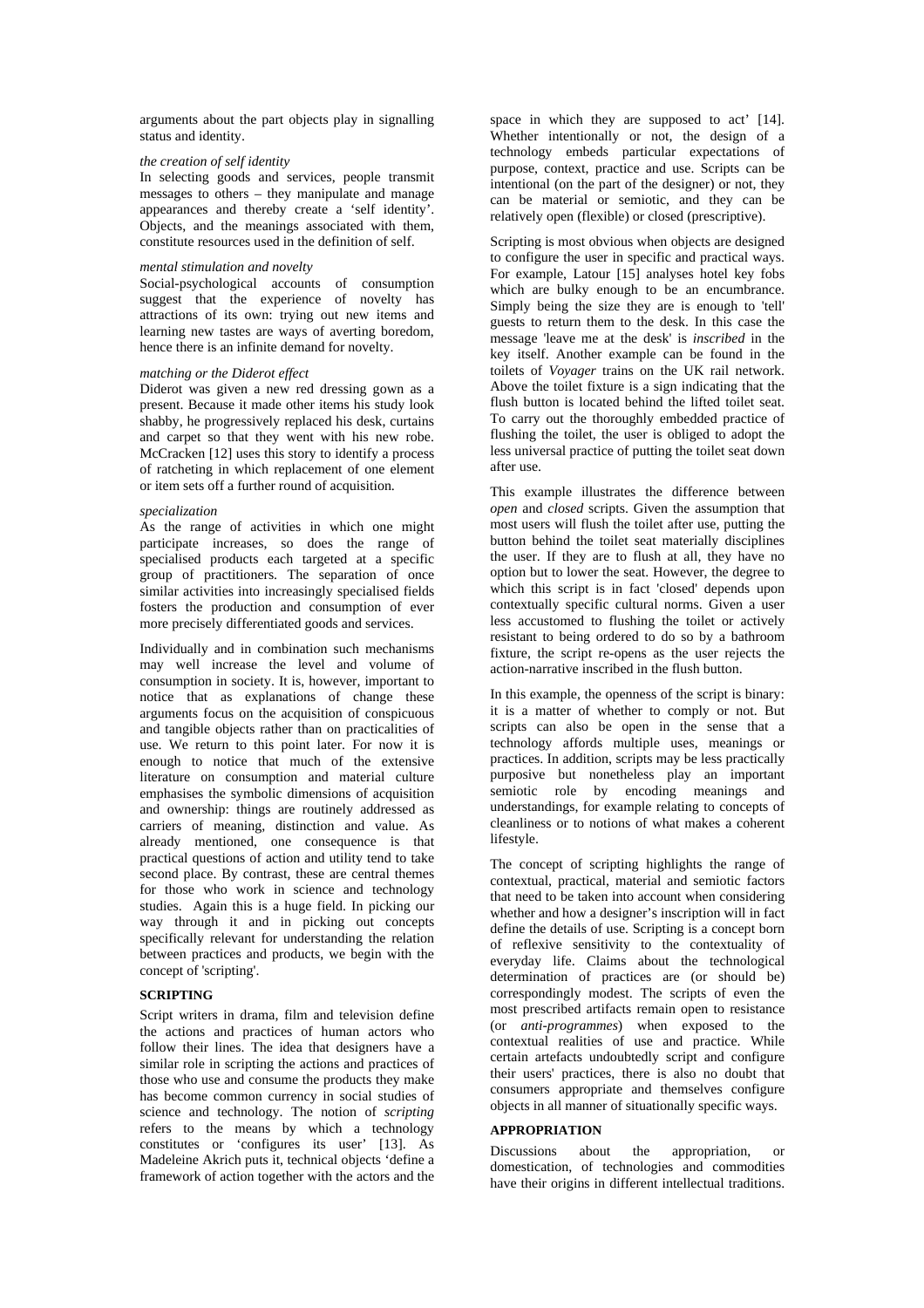While some of this literature springs from debates about the concept of scripting, much also comes from cultural and consumer studies. Whatever their lineage, analyses of appropriation and domestication highlight the active part that users play in fitting technologies and commodities into existing ways of life, frameworks of meaning and contexts of practice.

In relation to discussions about scripting, appropriation can be understood as a corrective to the technogically determinsitic optimism of wouldbe script writers. In practice, few commentators speak of scripting without recognising it as but one aspect of the process through which objects and users configure each another. Even so, it is sometimes useful to oppose scripting and appropriation if only as a means of describing the otherwise seamless process of co-determination.

In extreme cases, users actively develop and implement 'anti-programmes' [16] in response or resistance to those inscribed in the objects themselves. This kind of appropriation may take the form of direct technical intervention. However, appropriation is more often a matter of finding alternative scripts, or affordances, as technologies and products are assimilated into peoples' lives and as they take their part alongside or within existing assemblages of possessions and routine practices.

These processes are similar to those that have interested authors coming to appropriation from the direction of consumption and cultural studies. For example, Silverstone, Hirsch and Morley [17] explore the dynamics of appropriation through an analysis of the 'domestication' of communication, information and media technologies, showing how videos and computers are accommodated within the home. Focusing on practices that involve more mundane technologies, Kaufmann offers a detailed analysis of laundry routines. His study examines the relation between these ordinary habits and the delicate (but often unspoken) negotiations that go on when two people construct a joint identity as a 'couple'. Kaufmann's work gives a sense of the dense and subtle network of relationships into which an appliance like a washing machine is inserted and through which it is defined and given meaning [18]. Discussions of appropriation also find expression in anthropological analyses of how<br>national cultures appropriate potentially national cultures appropriate 'imperialistic' global commodities. Miller's [19] work on the appropriation of the archetypal global brand, Coca-cola, as an ethnically differentiated national drink of Trinidad exemplifies this approach.

Appropriation and domestication are closely allied concepts used to describe the processes through which standardised technologies and commodities are embraced, subverted or resisted in everyday life. In understanding the details of assimilation, it is crucial to consider the dynamic interaction of products between and within assemblages of artefacts and practices. The concept of assembly is useful in analysing and understanding these relations.

### **ASSEMBLY**

Having established that products and technologies are incorporated into existing regimes and ways of life, the next question is how? What are the conventions and 'rules' of appropriation and what is it that is achieved and maintained as a result. Although relatively little has been written about this as an issue in its own right a number of authors have made relevant observations about modes of integration and the work involved in assembling the material and symbolic ingredients of daily life [20].

In writing about how households use domestic appliances, Silverstone [21] refers to styles of 'clocking', that is to the rhythms and routines of family life into which things like televisions and answerphones are incorporated and which they thereby change. His analysis suggests the existence of a 'higher' level temporal order – a time-style part public, part private, that families reproduce through a distinctive piecing together of tools, technologies and practices. The idea here is that things are appropriated in a manner that is consistent with a 'higher' level image of how family life should be organised. Similar arguments can be made about how more encompassing understandings of health, hygiene and well being orchestrate practice [8].

Macro-level, orchestrating concepts of normal practice are important forces for co-ordination but there are others. The notion of a 'lifestyle' - though contested - points to other conventions of order. Various authors have argued that things are, for example, acquired and combined to form complete lifestyle packages: hence it would be strange if someone rich enough to own a large house and several cars did not also have an adequate heating system. Notions of symbolic coherence are equally important, driving sequences of 'upgrading' - as when the acquisition of a new carpet prompts the purchase of a new sofa or a round of re-decoration. In addition, what goes with what may be determined by questions of technical interoperability. Many products and technologies are designed to be compatible with others, thereby creating systems or networks of interdependence, for example, between computers, printers and digital cameras; or between textiles, washing machines and detergents.

Service oriented, symbolic, and material forms of integration obviously co-exist. Understanding how these modes operate together, and how sociotechnical 'regimes' emerge as a result remains an important challenge especially since there are multiple contexts or sites of assembly. In some situations consumers do much of the integrative work themselves, selecting from a repertoire of consumer goods (for example, shirts, socks, shoes, jackets, coats, handbags, etc.) in constructing what is for them a coherent whole. In other cases, designers and manufacturers produce what are in effect pre-assembled bundles of products and technologies.

We have not yet commented on the temporal aspect of the relation between people, products and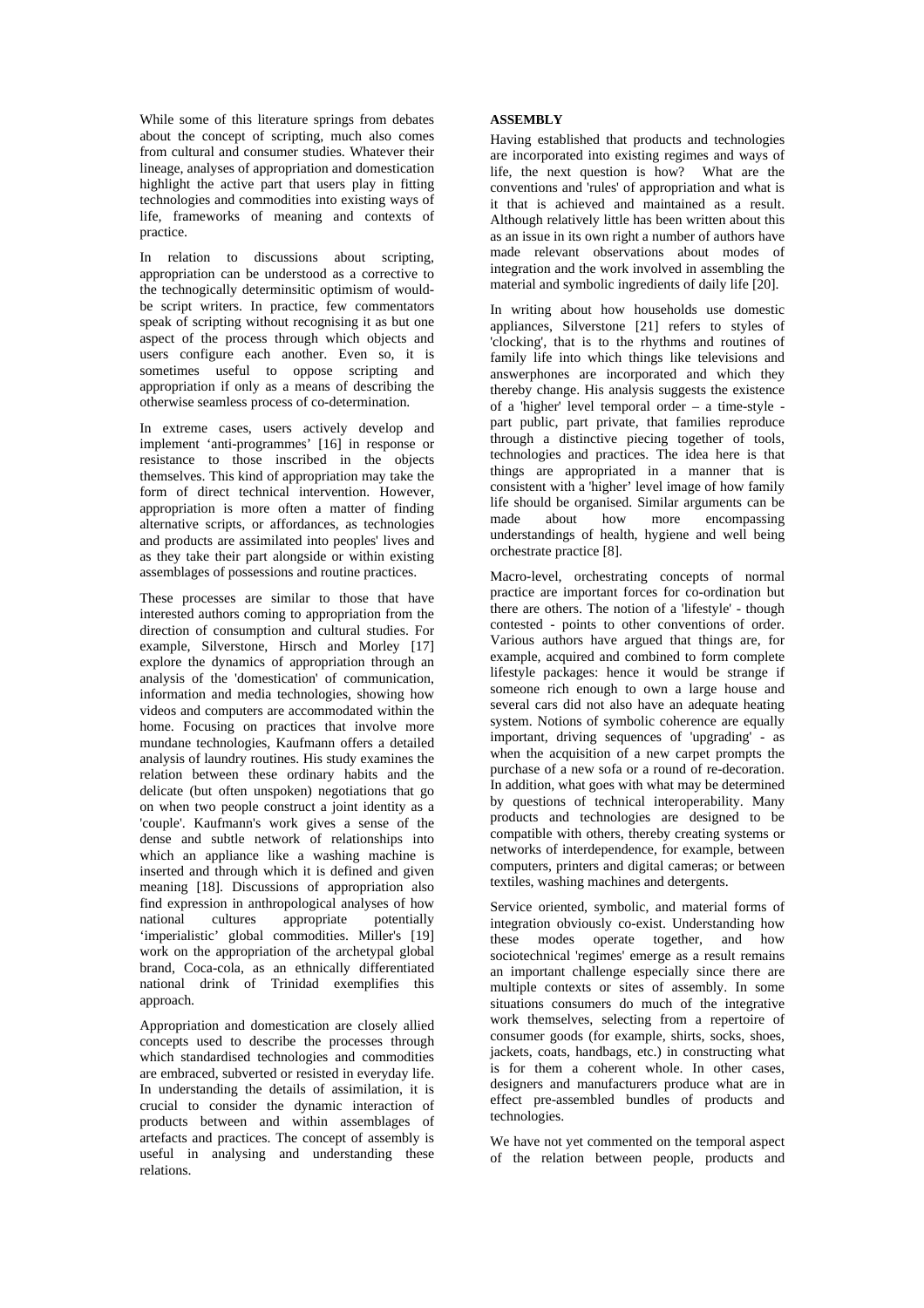practices but this is an important and welldocumented theme.

#### **NORMALISATION**

Sociologists of consumption and of technology use different theories and models in explaining how novel arrangements become normal. Some concentrate on the 'diffusion' of new products, arguing that these percolate through the strata of society and that fashions develop as people (and social groups) emulate each other. Although Rogers [22] does not relate the propensity for risk taking to social class or status, his suggestion that the practices of 'early adopters' are in time taken up by more cautious members of society and finally by reluctant 'laggards' invokes a similarly infectious theory of social change. These accounts take the status of the new product for granted: all that matters is how it is introduced and disseminated.

By contrast, other writers focus on the changing *relation* between artefacts and their environments. Studies of innovation have, for example, shown that new technologies often develop within protected 'niches', safe from the rigours of established markets. The process of moving from the 'nursery' to the wider world is described as one of making alliances and forging new relations between things and people along the way [23]. In this account, artefacts and technological systems are constantly re-defined during the course of a 'journey' that never really ends. The concept of 'innofusion', that is of innovation and diffusion combined, captures the idea that for all intents and purposes, things change as their status and positioning within the wider environment (or market) evolves, and as they become normal [24]. This is a dynamic enterprise and one in which new products also have consequences for the environments into which they are introduced. In becoming normal, certain 'radical' innovations disrupt and challenge previously established skills, institutional arrangements, expectations and conventions [25].

In an article explicitly linking analyses of innovation with theories of consumer behaviour, Mika Pantzar [26] pays serious attention to the evolving character of meaning as novel technologies become normal. Tracking the symbolic trajectories of a range of commodities (the telephone, the computer, the car, the television), he suggests that such items go through distinctive phases of redefinition. Starting their collective career as fashionable objects of desire, the next stage is one in which acquisition is legitimized in rational or functional terms. According to Pantzar, this is followed by a period of routinisation. By this point, the items in question have become so ordinary that their acquisition needs no justification at all.

What is distinctive about this analysis is the proposition that the (re)attribution of meaning is itself part of the dynamic of innovation *and* of normalization. Even when artefacts appear stable, that is, when their design is 'fixed', their acquisition and appropriation remains a process of invention for their 'purpose' and social significance is always on the move [8, 24, 27].

#### **PRACTICE**

The simple observation that consumer goods are important not for their own sake but for the practices they make possible has potentially far reaching implications for our discussion. Such an observation prompts us to think again about the tools, toys, equipment and resources required to accomplish what people take to be normal, ordinary and acceptable ways of life. This is not a one-way relationship. As indicated above, artefacts and practices co-evolve. As we have seen, different fields of scholarship have paid more and less attention to the human and to the non-human [15] aspects of this dynamic. In this final section we comment briefly on the conceptual implications of shifting ground and of putting the emergent 'doing', that is the practice itself, centre stage.

For Reckwitz [28] and for Schatzki [29], practices emerge from, constitute and make sense of "forms of bodily activity, forms of mental activity, things and their use, background knowledge in the form of understanding, know-how, states of emotion and motivational knowledge" [28: 249]. In the view of these authors, practice cannot be reduced to any one of these elements alone. This is in contrast to those who take the individual or the artefact as the unit of analysis and enquiry. From a practice theoretic perspective, the alternative is to conceptualise people and things as the 'carriers' of practice (and of many different practices that are not necessarily co-ordinated with one another) and therefore the carriers of certain routinised ways of doing, understanding, knowing how and desiring. These aspects are necessary attributes of practices in which individuals participate and which are in part shaped by the material world - but they are *not*  qualities of human or of non-human actors. Building on these ideas requires a subtle but significant shift of orientation. Amongst other things, it suggests that we could and should consider how practices are sustained by provisional networks of practical knowledge, including that which is embedded in material objects. In pursuing this way of thinking, Preda views objects as 'knots of socially sanctioned knowledge' [30: 347], and as entities that 'bind human actors and participate in developing specific forms of social order because they allow for common practices to develop.' [30: 351]. There is much more that could be said, but for the time being it is enough to notice that there is a useful and relevant body of social scientific literature that deals with the role of objects as constituents of practice and as entities through which knowledge and social order are carried and reproduced.

# **OPENING CONVERSATION**

The selection of ideas sketched above gives an indication of the theoretical energy generated by the intersection of concepts developed within science and technology studies and social theories of practice and consumption. In setting out some of these resources we have begun what is so far only half a conversation. We have yet to formalise our understanding of where and how such concepts have active synergies with design research.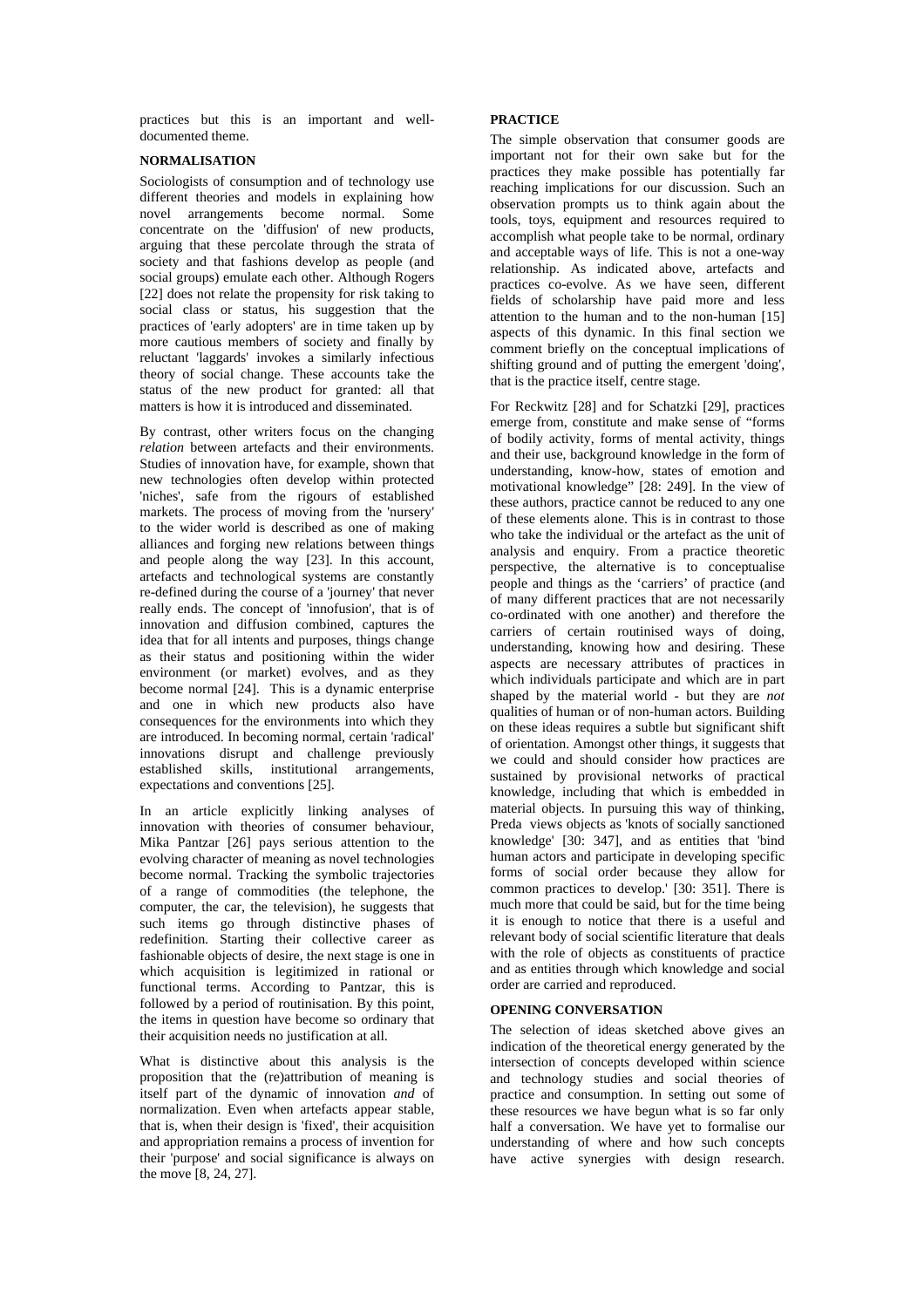However, we can already identify what appear to be points of commonality though also of contention.

For example, acquisition clearly links with central understandings of how consumers relate to products in the market place, not least with themes of emotional design, of high added value and of the 'X factor'; as already discussed, the idea that objects can script user action and experience has clear resonances in design practice, including in interface deisng and as expressed in the objective of 'designing the user experience'; appropriation links with recognition within design that much design work goes on well beyond the reach of professional designers, not only by producers but also by ultimate users of products; at its most basicl the concept of assembly is embedded in the coordinated design of product ranges and families; and normalisation has resonances with theories of product evolution. Indeed, one thread that links these concepts is a temporal dimension: in unpacking some of the ways that products and practices feed each other, a theme of evolutionary change is revealed. An acceptance of evolutionary forces in the shaping of consumer products is rarely voiced: design practice and design education alike champion a creationist approach in which the creativity of the designer is promoted as the major driving force in the forming of new products. The implications for professional design practice of notions of consumer-influenced product evolution have been recognised in some organisations. Interval Research, IDEO and Philips have been in the forefront of promoting new design methodologies based on approaches that these concepts articulate.

More interestingly, there are obvious opportunities for exchange between ergonomic research and the concepts of scripting and appropriation sketched above. For example, could the ambition of making things that are 'fit for purpose' be elaborated so as to take note of the point that things also make the purposes for which they are fit?

Similarly, discussions about the passive or sovereign status of the consumer appear in a rather different light when we acknowledge the part that consumers, designers and producers play in coproducing the practices through which objects and materialised forms of knowledge have meaning.

On this point, we might re-phrase Latour's observation that 'students of technology are never faced with people on the one hand and things on the other, they are faced with programs of action, sections of which are endowed to parts of humans, while other sections are entrusted to parts of nonhumans' [15: 254]. This observation works just as well if we put 'designers' or 'design researchers' in place of 'students of technology' and it is perhaps no surprise to find design practitioners expressing an apparently similar point of view. Although they use different terms, Kelley and Littmann explain that they 'think of products in terms of verbs, not nouns: not cell-phones but cell-phoning' [31: 47]**.**  As Latour implies, practice oriented approaches to product design demand that attention be paid to the relation between human and non-human actors

(objects) jointly implicated in the process of 'doing' - whether that be doing cell-phoning, fishing or whatever.

As these brief examples illustrate, there are more extensive possibilities for cross-fertilisation between design and social science than might at first appear. Douglas and Isherwood's famous observation that goods are 'needed for making visible and stable the categories of culture' [32: 38] has tended to be interpreted as a statement about the significance of symbolic distinction, taste and the somewhat abstract role of artefacts as markers and carriers of meaning. It is, however, clear that social science has much to say about the pragmatic and practical role of goods, and about how objects stabilise culture though use, competence and know-how as well as through exchange and display. What is required and what we hope to have initiated is a considered interdisciplinary conversation about the relevance of these ideas for design and design research.

#### **REFERENCES**

- 1. Tatum, J., *The Challenge of Responsible Design.* Design Issues, 2004. **20**(3): p. 66- 81`.
- 2. Woodhouse, E. and J. Patton, *Design by Society: Science and Technology Studies and the Social Shaping of Design.* Design Issues, 2004. **20**(3).
- 3. Margolin, V., *The Politics of the Artificial*. 2002, Chicago: University of Chicago Press.
- 4. Berg, M., *The politics of technology: on bringing social theory into technological design.* Science, Technology and Human Values, 1998. **23**: p. 456-490.
- 5. Forlizzi, J., C. DiSalvo, and B. Hanington, *On the Relationship Between Emotion, Experience and the Design of New Products.* The Design Journal, 2003. **6**(2): p. 29-39.
- 6. Julier, G., *The Culture of Design*. 2000, London: Sage.
- 7. Morelli, N., *Designing Product/Service Systems: A Methodological Exploration.* Design Issues, 2002. **18**(3): p. 3-17.
- 8. Shove, E., *Comfort, Cleanliness and Convenience: The Social Organisation of Normality*. 2003, oxford: Berg.
- 9. Shove, E. and M. Pantzar, *Consumers, producers and practices: understanding the invention and reinvention of Nordic Walking.* Journal of Consumer Culture, 2005. **5**(1): p. 43-64.
- 10. Campbell, C., *The desire for the new: its nature and social location as presented in theories of fashion and modern consumption*, in *Consuming Technologies*, R. Silverstone and E. Hirsch, Editors. 1992, Routledge: London. p. 48-66.
- 11. Shove, E. and A. Warde, *Inconspicuous Consumption: The Sociology of Consumption, Lifestyles, and the Environment*, in *Sociological Theory and the Environment: Classical Foundations,*